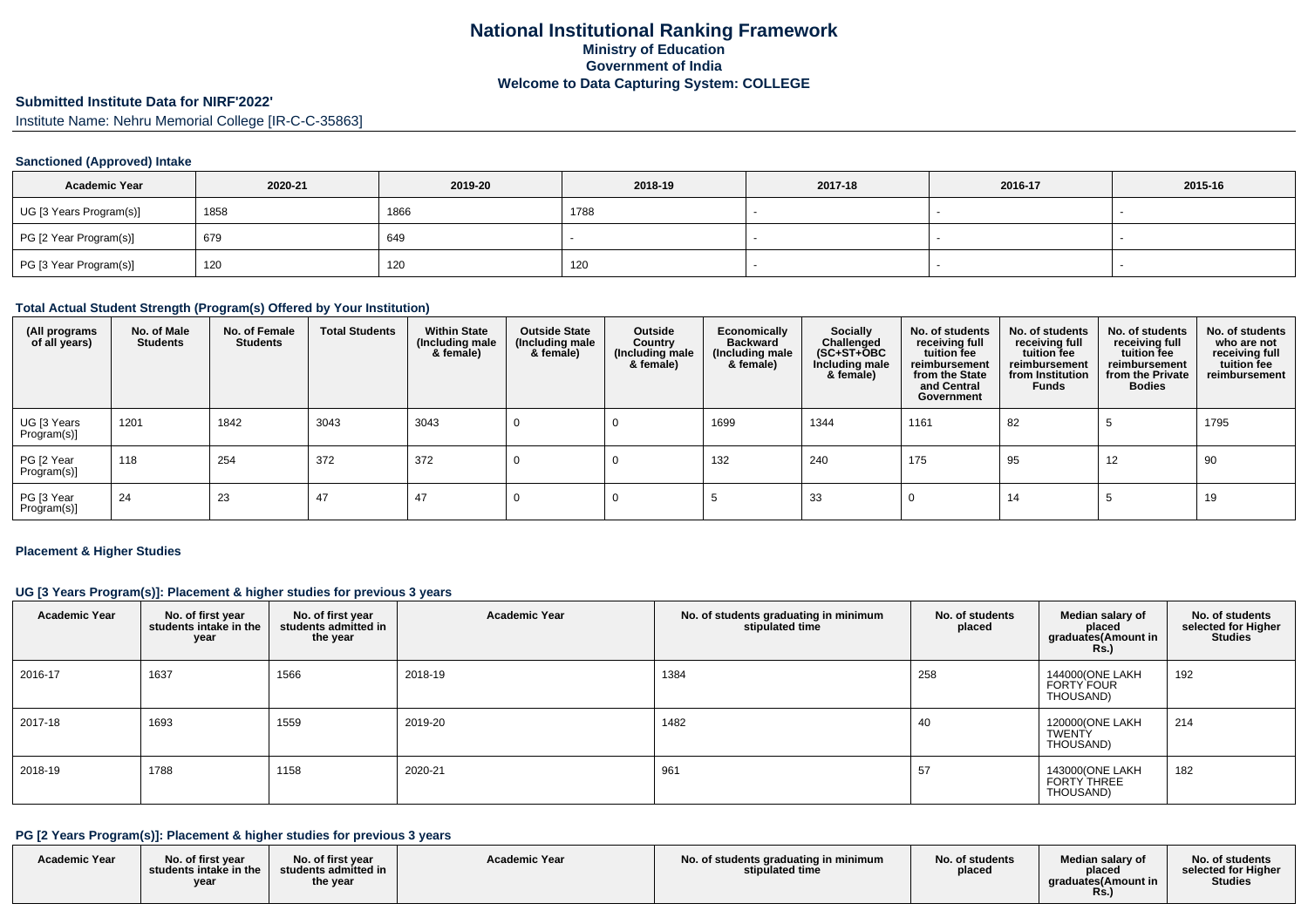| 2017-18 | 403 | 306 | 2018-19 | 280 | 100                      | 252000(Two Lakhs<br>Fifty Two Thousand)                  | 68 |
|---------|-----|-----|---------|-----|--------------------------|----------------------------------------------------------|----|
| 2018-19 | 522 | 305 | 2019-20 | 254 | $\overline{\phantom{0}}$ | 182400(One Lakhs<br>Eighty Two Thousand<br>Four Hundred) | 40 |
| 2019-20 | 649 | 204 | 2020-21 | 170 | 53                       | 220000(Two Lakhs<br>Twenty Thousand)                     | 28 |

## **PG [3 Years Program(s)]: Placement & higher studies for previous 3 years**

| <b>Academic Year</b> | No. of first year<br>students intake in the<br>year | No. of first year<br>students admitted in<br>the year | <b>Academic Year</b> | No. of students graduating in minimum<br>stipulated time | No. of students<br>placed | Median salary of<br>placed<br>graduates(Amount in<br><b>Rs.)</b> | No. of students<br>selected for Higher<br><b>Studies</b> |
|----------------------|-----------------------------------------------------|-------------------------------------------------------|----------------------|----------------------------------------------------------|---------------------------|------------------------------------------------------------------|----------------------------------------------------------|
| 2016-17              | 40                                                  | 22                                                    | 2018-19              | 22                                                       | 14                        | 295000(Two Lakhs<br>Ninety Five Thousand)                        | ಾ                                                        |
| 2017-18              | 40                                                  | $\overline{A}$                                        | 2019-20              | 17                                                       |                           | 154500(One Lakhs<br>Fifty Four Thousand<br>Five Hundred)         | -8                                                       |
| 2018-19              | 120                                                 |                                                       | 2020-21              |                                                          |                           | 186000(One Lakhs<br>Eighty Six Thousand)                         | $\overline{0}$                                           |

### **Financial Resources: Utilised Amount for the Capital expenditure for previous 3 years**

| <b>Academic Year</b>                                                                                 | 2020-21                                                              | 2019-20                                                                            | 2018-19                                                                            |  |  |  |  |  |  |
|------------------------------------------------------------------------------------------------------|----------------------------------------------------------------------|------------------------------------------------------------------------------------|------------------------------------------------------------------------------------|--|--|--|--|--|--|
|                                                                                                      | <b>Utilised Amount</b>                                               | <b>Utilised Amount</b>                                                             | <b>Utilised Amount</b>                                                             |  |  |  |  |  |  |
| Annual Capital Expenditure on Academic Activities and Resources (excluding expenditure on buildings) |                                                                      |                                                                                    |                                                                                    |  |  |  |  |  |  |
| Library                                                                                              | 261850 (TWO LAKH SIXTY ONE THOUSAND EIGHT<br>HUNDRED AND FIFTY ONLY) | 2044048 (TWENTY LAKH FORTY FOUR THOUSAND AND<br>FORTY EIGHT ONLY)                  | 981576 (NINE LAKH EIGHTY ONE THOUSAND FIVE<br>HUNDRED AND SEVENTY SIX ONLY)        |  |  |  |  |  |  |
| New Equipment for Laboratories                                                                       | $0$ (ZERO)                                                           | 12544 (TWELVE THOUSAND FIVE HUNDRED AND FORTY<br>FOUR ONLY)                        | 943824 (NINE LAKH FORTY THREE THOUSAND EIGHT<br>HUNDRED AND TWENTY FOUR ONLY)      |  |  |  |  |  |  |
| Other expenditure on creation of Capital Assets (excluding<br>expenditure on Land and Building)      | 2200882 (TWENTY TWO LAKH EIGHT HUNDRED AND<br>EIGHTY TWO ONLY)       | 3821691 (THIRTY EIGHT LAKH TWENTY ONE THOUSAND<br>SIX HUNDRED AND NINETY ONE ONLY) | 2726196 (TWENTY SEVEN LAKH TWENTY SIX THOUSAND<br>ONE HUNDRED AND NINETY SIX ONLY) |  |  |  |  |  |  |

### **Financial Resources: Utilised Amount for the Operational expenditure for previous 3 years**

| <b>Academic Year</b>                                                                                                                                                                            | 2020-21                                                                                         | 2019-20                                                                                 | 2018-19                                                                                                   |  |  |  |  |  |  |
|-------------------------------------------------------------------------------------------------------------------------------------------------------------------------------------------------|-------------------------------------------------------------------------------------------------|-----------------------------------------------------------------------------------------|-----------------------------------------------------------------------------------------------------------|--|--|--|--|--|--|
|                                                                                                                                                                                                 | <b>Utilised Amount</b>                                                                          | <b>Utilised Amount</b>                                                                  | <b>Utilised Amount</b>                                                                                    |  |  |  |  |  |  |
| <b>Annual Operational Expenditure</b>                                                                                                                                                           |                                                                                                 |                                                                                         |                                                                                                           |  |  |  |  |  |  |
| Salaries (Teaching and Non Teaching staff)                                                                                                                                                      | 204545446 (Two crore forty five lakhs forty five thousand four<br>hundred and forty six only )  | 204008022 (Twenty crore forty lakhs eight thousand and<br>twenty two only)              | 202878829 (Twenty crore twenty eight lakhs seventy eight<br>thousands eight hundred and twenty nine only) |  |  |  |  |  |  |
| Maintenance of Academic Infrastructure or consumables and<br>other running expenditures (excluding maintenance of hostels<br>and allied services, rent of the building, depreciation cost, etc) | 13189794 (ONE CRORE THIRTY ONE LAKH EIGHTY NINE<br>THOUSAND SEVEN HUNDRED AND NINETY FOUR ONLY) | 31978792 (Three Crore Nineteen Lakh Seventy Eight<br>Thousand Seven Hundred Ninety Two) | 16314168 (One Crore Sixty Three Lakh Fourteen Thousand<br>One Hundred Sixty Eight)                        |  |  |  |  |  |  |
| Seminars/Conferences/Workshops                                                                                                                                                                  | $0$ (ZERO)                                                                                      | $0$ (ZERO)                                                                              | $0$ (ZERO)                                                                                                |  |  |  |  |  |  |

### **PCS Facilities: Facilities of physically challenged students**

| 1. Do your institution buildings have Lifts/Ramps? | Yes, more than 80% of the buildings |
|----------------------------------------------------|-------------------------------------|
|                                                    |                                     |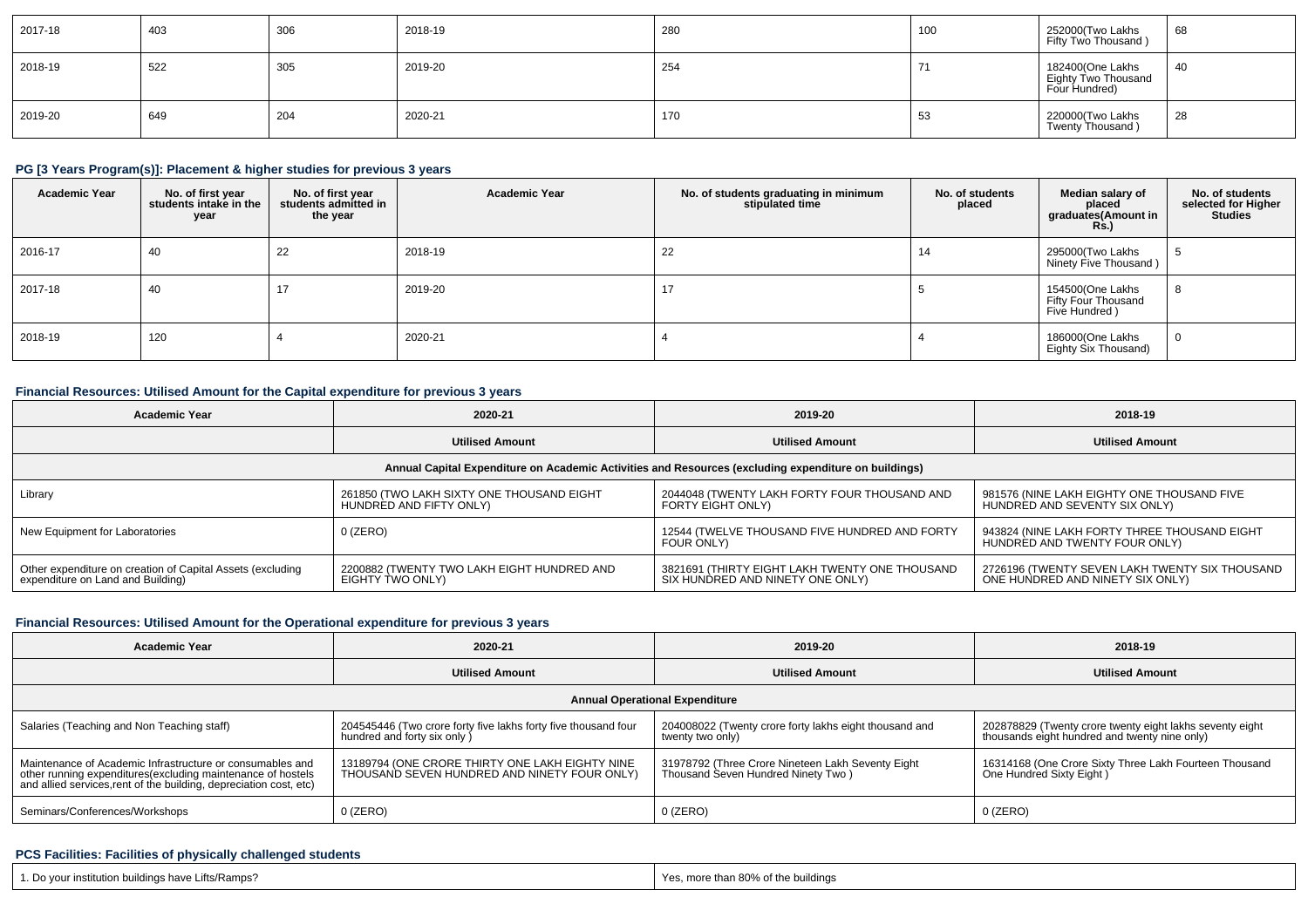| 2. Do your institution have provision for walking aids, including wheelchairs and transportation from one building to another for<br>  handicapped students? | Yes                                 |
|--------------------------------------------------------------------------------------------------------------------------------------------------------------|-------------------------------------|
| 3. Do your institution buildings have specially designed toilets for handicapped students?                                                                   | Yes, more than 60% of the buildings |

### **Faculty Details**

| Srno            | Name                        | Age | Designation                                         | Gender | Qualification | Experience (In<br>Months) | <b>Currently working</b><br>with institution? | <b>Joining Date</b> | <b>Leaving Date</b>      | <b>Association type</b> |
|-----------------|-----------------------------|-----|-----------------------------------------------------|--------|---------------|---------------------------|-----------------------------------------------|---------------------|--------------------------|-------------------------|
| $\mathbf{1}$    | Dr V SAAVITHIRI             | 52  | <b>Assistant Professor</b>                          | Female | Ph.D          | 168                       | Yes                                           | 28-08-2007          | Ξ.                       | Regular                 |
| $\overline{2}$  | DrVR<br>VIJAYALAKSHMI       | 47  | <b>Assistant Professor</b>                          | Female | Ph.D          | 205                       | Yes                                           | 18-06-2014          | ц.                       | Regular                 |
| 3               | Dr A R<br>PONPERIASAMY      | 58  | Dean / Principal /<br>Director / Vice<br>Chancellor | Male   | Ph.D          | 397                       | Yes                                           | 26-07-1988          | $\overline{\phantom{a}}$ | Regular                 |
| $\overline{4}$  | Dr V KALEESWARI             | 43  | <b>Assistant Professor</b>                          | Female | Ph.D          | 216                       | Yes                                           | 28-12-2015          | Щ,                       | Regular                 |
| $5\phantom{.0}$ | Dr V PANDIYAN               | 41  | <b>Assistant Professor</b>                          | Male   | Ph.D          | 156                       | Yes                                           | 28-06-2012          | ц.                       | Regular                 |
| 6               | Dr R<br>SURENDRAKUMAR       | 39  | <b>Assistant Professor</b>                          | Male   | Ph.D          | 84                        | Yes                                           | 28-12-2015          | $\overline{\phantom{a}}$ | Regular                 |
| $\overline{7}$  | Dr J GEETHA                 | 48  | <b>Assistant Professor</b>                          | Female | Ph.D          | 216                       | Yes                                           | 28-08-2007          | $\sim$                   | Regular                 |
| 8               | Dr M P SHANTHI              | 58  | Dean / Principal /<br>Director / Vice<br>Chancellor | Female | Ph.D          | 396                       | Yes                                           | 02-12-1988          | $\overline{\phantom{a}}$ | Regular                 |
| 9               | Dr T<br><b>BALAMURUGAN</b>  | 40  | <b>Assistant Professor</b>                          | Male   | M. Phil       | 144                       | Yes                                           | 12-06-2017          | u.                       | Regular                 |
| 10              | Dr I SUMATHI                | 50  | <b>Assistant Professor</b>                          | Female | Ph.D          | 216                       | Yes                                           | 28-12-2015          | $\overline{\phantom{a}}$ | Regular                 |
| 11              | K NAGARAJAN                 | 58  | Associate Professor                                 | Male   | M. Phil       | 408                       | Yes                                           | 25-06-1986          | $\overline{\phantom{a}}$ | Regular                 |
| 12              | Dr V RAMESH                 | 39  | <b>Assistant Professor</b>                          | Male   | Ph.D          | 132                       | Yes                                           | 18-06-2014          | Щ,                       | Regular                 |
| 13              | Dr C SASIKUMAR              | 51  | Dean / Principal /<br>Director / Vice<br>Chancellor | Male   | Ph.D          | 276                       | Yes                                           | 09-08-2000          | $\overline{\phantom{a}}$ | Regular                 |
| 14              | Dr K SRINIVASAN             | 44  | <b>Assistant Professor</b>                          | Male   | Ph.D          | 168                       | Yes                                           | 18-06-2014          | Ξ.                       | Regular                 |
| 15              | Dr D VIJISARAL<br>ELEZABETH | 53  | Associate Professor                                 | Female | Ph.D          | 300                       | Yes                                           | 09-08-2000          | $\overline{\phantom{a}}$ | Regular                 |
| 16              | R LAKSHMI                   | 38  | <b>Assistant Professor</b>                          | Female | <b>NET</b>    | 120                       | Yes                                           | 29-06-2012          | ц.                       | Regular                 |
| 17              | Dr S<br>BALAMURUGAN         | 40  | <b>Assistant Professor</b>                          | Male   | Ph.D          | 156                       | Yes                                           | 28-12-2015          | $\mathbf{u}$             | Regular                 |
| 18              | Dr G<br>BALASUBRAMANIA<br>N | 46  | <b>Assistant Professor</b>                          | Male   | Ph.D          | 186                       | Yes                                           | 22-01-2018          | $\overline{\phantom{a}}$ | Regular                 |
| 19              | Dr M MARY<br>ANBUMATHY      | 49  | Associate Professor                                 | Female | Ph.D          | 180                       | Yes                                           | 28-08-2007          | Ξ.                       | Regular                 |
| 20              | Dr V<br>MOHANASELVI         | 48  | <b>Assistant Professor</b>                          | Female | Ph.D          | 216                       | Yes                                           | 18-06-2014          | $\overline{\phantom{a}}$ | Regular                 |
| 21              | Dr P<br>NEELANARAYANA<br>N  | 54  | Associate Professor                                 | Male   | Ph.D          | 263                       | Yes                                           | 09-08-2000          | $\overline{\phantom{a}}$ | Regular                 |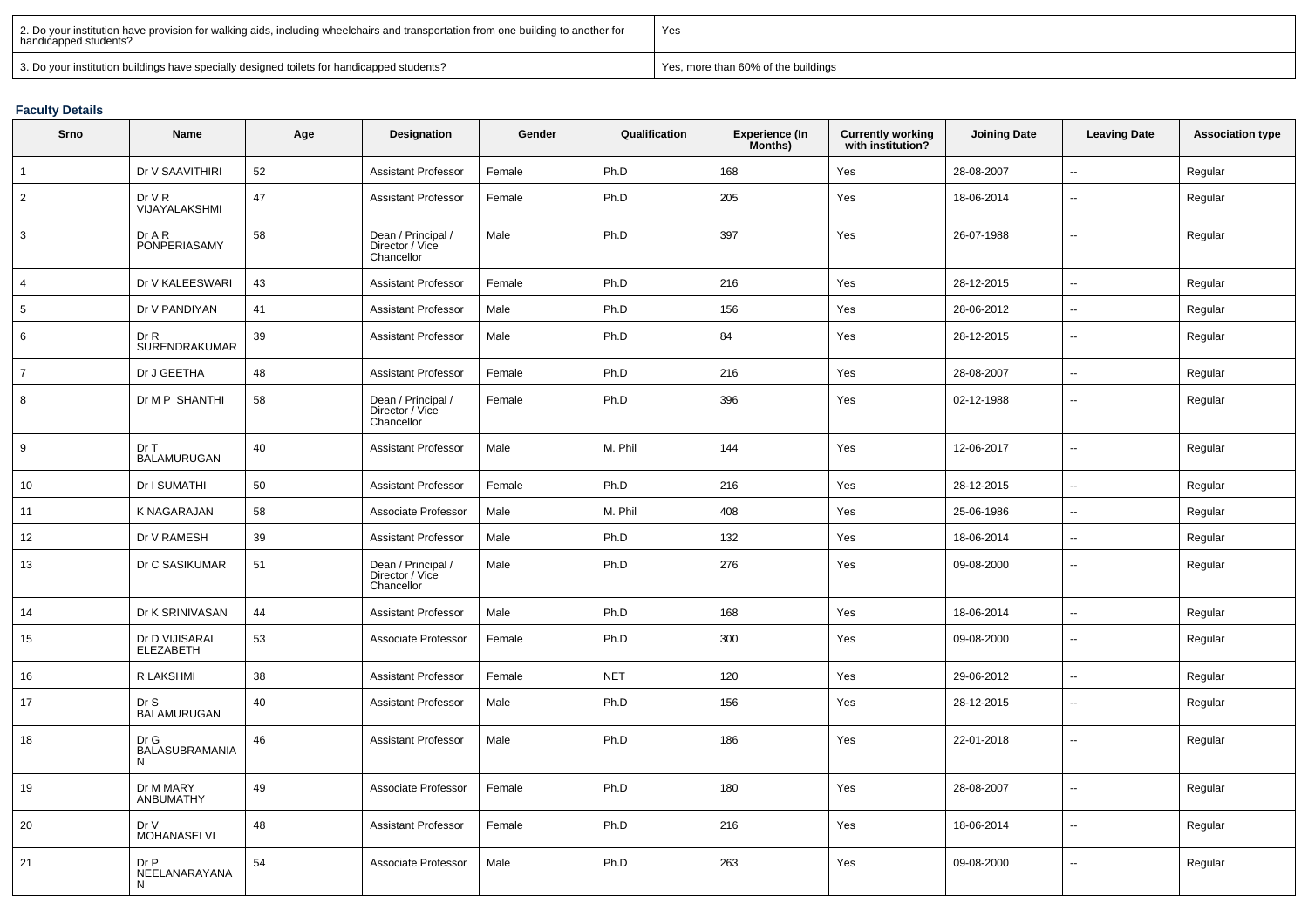| 22 | Dr K MANI                     | 57 | Associate Professor                                 | Male   | Ph.D       | 403 | Yes | 27-01-1989 | $\sim$                   | Regular |
|----|-------------------------------|----|-----------------------------------------------------|--------|------------|-----|-----|------------|--------------------------|---------|
| 23 | Dr M UMADEVI                  | 45 | <b>Assistant Professor</b>                          | Female | Ph.D       | 124 | Yes | 07-04-2012 | $\sim$                   | Regular |
| 24 | S P VISALAKSHI                | 44 | <b>Assistant Professor</b>                          | Female | SET        | 156 | Yes | 18-06-2014 | $\overline{\phantom{a}}$ | Regular |
| 25 | Dr S RAJENDRAN                | 55 | Associate Professor                                 | Male   | Ph.D       | 314 | Yes | 19-06-1996 | --                       | Regular |
| 26 | Dr A PRABU                    | 41 | <b>Assistant Professor</b>                          | Male   | Ph.D       | 54  | Yes | 22-01-2018 | $\overline{\phantom{a}}$ | Regular |
| 27 | Dr A SEKAR                    | 55 | Associate Professor                                 | Male   | Ph.D       | 311 | Yes | 09-09-1996 | $\sim$                   | Regular |
| 28 | Dr K T TAMILMANI              | 51 | Dean / Principal /<br>Director / Vice<br>Chancellor | Male   | Ph.D       | 264 | Yes | 09-08-2000 | $\sim$                   | Regular |
| 29 | Dr A JAGADEESAN               | 35 | <b>Assistant Professor</b>                          | Male   | <b>NET</b> | 80  | Yes | 28-12-2015 | $\sim$                   | Regular |
| 30 | Dr G<br>THILAGAVATHI          | 45 | <b>Assistant Professor</b>                          | Female | Ph.D       | 225 | Yes | 24-08-2003 | $\sim$                   | Regular |
| 31 | Dr A VENKATESAN               | 52 | Associate Professor                                 | Male   | Ph.D       | 263 | Yes | 08-09-2000 | $\sim$                   | Regular |
| 32 | Dr S CHARLES<br><b>BRITTO</b> | 55 | Associate Professor                                 | Male   | M. Phil    | 403 | Yes | 31-01-1989 | $\sim$                   | Regular |
| 33 | Dr T PORSELVI                 | 47 | <b>Assistant Professor</b>                          | Female | Ph.D       | 180 | Yes | 28-08-2007 | $\sim$                   | Regular |
| 34 | Dr A RAJENDRAN                | 47 | Associate Professor                                 | Male   | Ph.D       | 263 | Yes | 08-09-2000 | $\overline{\phantom{a}}$ | Regular |
| 35 | Dr S<br><b>KUMARARAMAN</b>    | 58 | Associate Professor                                 | Male   | Ph.D       | 433 | Yes | 16-07-1986 | $\overline{\phantom{a}}$ | Regular |
| 36 | Dr M RAMESH                   | 44 | <b>Assistant Professor</b>                          | Male   | Ph.D       | 156 | Yes | 18-06-2014 | $\sim$                   | Regular |
| 37 | T JAYASANKARI                 | 57 | Associate Professor                                 | Female | <b>NET</b> | 264 | Yes | 09-08-2000 | $\sim$                   | Regular |
| 38 | Dr K GEETHA                   | 49 | <b>Assistant Professor</b>                          | Female | Ph.D       | 134 | Yes | 15-06-2011 | $\overline{\phantom{a}}$ | Regular |
| 39 | Dr P PALANIYANDI              | 46 | <b>Assistant Professor</b>                          | Male   | Ph.D       | 180 | Yes | 17-08-2000 | $\sim$                   | Regular |
| 40 | Dr K<br>KARUNAHARAN           | 52 | <b>Assistant Professor</b>                          | Male   | Ph.D       | 180 | Yes | 29-08-2007 | $\sim$                   | Regular |
| 41 | Dr R SANGEETHA                | 43 | <b>Assistant Professor</b>                          | Female | Ph.D       | 180 | Yes | 28-08-2007 | $\sim$                   | Regular |
| 42 | Dr S<br>SAHAYALATHARA<br>ΝI   | 48 | Associate Professor                                 | Female | Ph.D       | 264 | Yes | 09-08-2000 | $\overline{\phantom{a}}$ | Regular |
| 43 | Dr T GAYATHRI                 | 40 | <b>Assistant Professor</b>                          | Female | Ph.D       | 216 | Yes | 18-06-2014 | $\sim$                   | Regular |
| 44 | Dr P KAVITHA                  | 36 | <b>Assistant Professor</b>                          | Female | Ph.D       | 108 | Yes | 18-06-2014 |                          | Regular |
| 45 | Dr K SARAVANAN                | 49 | <b>Assistant Professor</b>                          | Male   | Ph.D       | 133 | Yes | 15-06-2011 | $\overline{\phantom{a}}$ | Regular |
| 46 | DrPR<br>VENKATESH             | 45 | <b>Assistant Professor</b>                          | Male   | Ph.D       | 262 | Yes | 27-07-2000 | $\sim$                   | Regular |
| 47 | Dr A<br>IDHAYATHULLA          | 40 | <b>Assistant Professor</b>                          | Male   | Ph.D       | 80  | Yes | 28-12-2015 | $\sim$                   | Regular |
| 48 | <b>J CHARLES</b>              | 31 | <b>Assistant Professor</b>                          | Male   | M. Phil    | 107 | Yes | 13-06-2013 | $\sim$                   | Regular |
| 49 | Dr D MAHESWARI                | 51 | <b>Assistant Professor</b>                          | Female | Ph.D       | 191 | Yes | 16-06-2006 | $\sim$                   | Regular |
| 50 | N<br>THIRUNIRAISELVI          | 31 | Assistant Professor                                 | Female | Ph.D       | 44  | Yes | 12-06-2019 | Ξ.                       | Regular |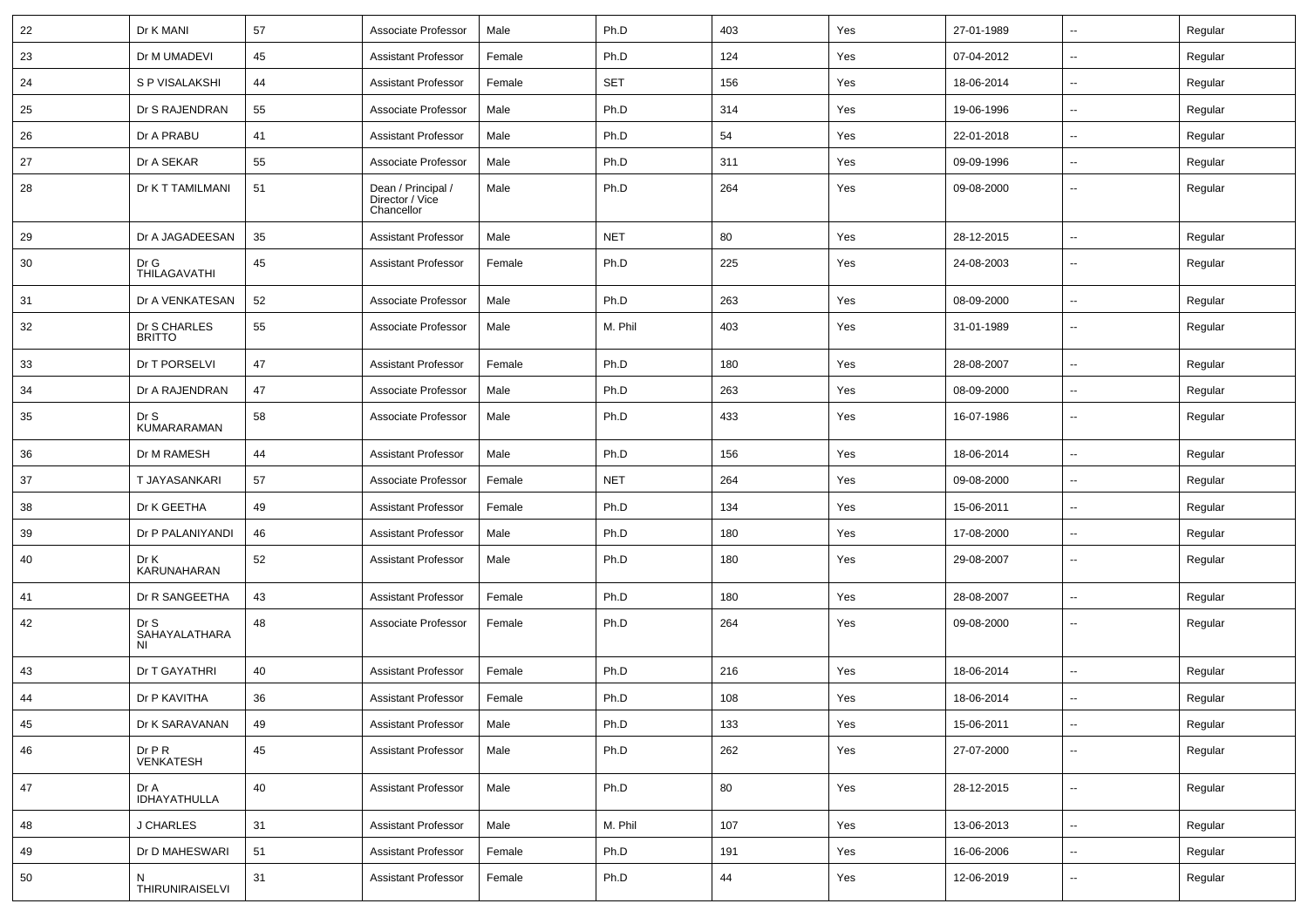| 51 | Dr V PRIYA                | 43 | <b>Assistant Professor</b> | Female | Ph.D       | 251 | Yes | 21-06-2000 | ⊶.                       | Regular |
|----|---------------------------|----|----------------------------|--------|------------|-----|-----|------------|--------------------------|---------|
| 52 | S KAVITHA                 | 32 | <b>Assistant Professor</b> | Female | Ph.D       | 118 | Yes | 27-07-2012 | н.                       | Regular |
| 53 | S MANIMEGALAI             | 33 | <b>Assistant Professor</b> | Female | M. Phil    | 130 | Yes | 21-07-2011 | $\overline{\phantom{a}}$ | Regular |
| 54 | <b>G VADIVEL</b>          | 29 | <b>Assistant Professor</b> | Male   | M. Phil    | 66  | Yes | 28-11-2016 | $\overline{\phantom{a}}$ | Regular |
| 55 | P BACKIALAKSHMI           | 30 | <b>Assistant Professor</b> | Female | M. Phil    | 55  | Yes | 06-12-2017 | --                       | Regular |
| 56 | S ARUMUGAM                | 34 | <b>Assistant Professor</b> | Male   | Ph.D       | 153 | Yes | 24-08-2009 | $\sim$                   | Regular |
| 57 | A UDAYAKUMAR              | 36 | <b>Assistant Professor</b> | Male   | M.A        | 143 | Yes | 28-06-2010 | $\overline{\phantom{a}}$ | Regular |
| 58 | K CHANDRAN                | 29 | <b>Assistant Professor</b> | Male   | M.A        | 70  | Yes | 25-07-2016 | ⊶.                       | Regular |
| 59 | Dr P KALPANA              | 42 | <b>Assistant Professor</b> | Female | Ph.D       | 250 | Yes | 20-07-2001 | ⊷.                       | Regular |
| 60 | S POOMATHI                | 34 | <b>Assistant Professor</b> | Female | M. Phil    | 104 | Yes | 20-09-2012 | --                       | Regular |
| 61 | Dr N RAMESH               | 52 | <b>Assistant Professor</b> | Male   | Ph.D       | 172 | Yes | 28-01-2008 | -−                       | Regular |
| 62 | P VANITHA                 | 37 | <b>Assistant Professor</b> | Female | M. Phil    | 131 | Yes | 13-06-2011 | $\sim$                   | Regular |
| 63 | <b>D NANDHINI</b>         | 42 | <b>Assistant Professor</b> | Female | M. Phil    | 167 | Yes | 01-06-2008 | ⊶.                       | Regular |
| 64 | N VEERAMANI               | 34 | <b>Assistant Professor</b> | Male   | M. Phil    | 103 | Yes | 10-10-2013 | ⊶.                       | Regular |
| 65 | C RENUKA                  | 44 | <b>Assistant Professor</b> | Female | Ph.D       | 103 | Yes | 11-10-2013 | $\overline{\phantom{a}}$ | Regular |
| 66 | SARAVANAKUMAR             | 32 | <b>Assistant Professor</b> | Male   | M. Phil    | 69  | Yes | 08-07-2016 | --                       | Regular |
| 67 | N THANGESWARI             | 33 | <b>Assistant Professor</b> | Female | M.A        | 102 | Yes | 02-12-2013 | --                       | Regular |
| 68 | R MALARVIZHI              | 46 | <b>Assistant Professor</b> | Female | Ph.D       | 107 | Yes | 10-06-2013 | $\overline{\phantom{a}}$ | Regular |
| 69 | C HARIHARAN               | 39 | <b>Assistant Professor</b> | Male   | M. Phil    | 72  | Yes | 26-07-2016 | $\overline{\phantom{a}}$ | Regular |
| 70 | R MARKANDAN               | 38 | <b>Assistant Professor</b> | Male   | M. Phil    | 167 | Yes | 15-06-2008 | $\sim$                   | Regular |
| 71 | M ARUNADEVI               | 28 | <b>Assistant Professor</b> | Female | M.Sc.      | 81  | Yes | 28-08-2015 | -−                       | Regular |
| 72 | R SELVAKUMARI             | 38 | <b>Assistant Professor</b> | Female | Ph.D       | 123 | Yes | 07-02-2012 | $\sim$                   | Regular |
| 73 | T PRAKASH                 | 34 | <b>Assistant Professor</b> | Male   | M. Phil    | 132 | Yes | 14-05-2011 | --                       | Regular |
| 74 | PONVELALAZHAG<br>ULAKSHMI | 48 | <b>Assistant Professor</b> | Female | <b>NET</b> | 261 | Yes | 09-08-2000 | --                       | Regular |
| 75 | C HEMALATHA               | 37 | <b>Assistant Professor</b> | Female | M. Phil    | 164 | Yes | 08-09-2008 |                          | Regular |
| 76 | R KABILAN                 | 40 | <b>Assistant Professor</b> | Male   | <b>SET</b> | 203 | Yes | 22-06-2005 | Щ,                       | Regular |
| 77 | M RAJASEKARAN             | 37 | <b>Assistant Professor</b> | Male   | M.A        | 129 | Yes | 18-08-2011 | Щ,                       | Regular |
| 78 | S AMARNATH<br>PANDIAN     | 38 | <b>Assistant Professor</b> | Male   | Ph.D       | 59  | Yes | 12-06-2017 | $\overline{\phantom{a}}$ | Regular |
| 79 | <b>K SARASWATHI</b>       | 41 | <b>Assistant Professor</b> | Female | M. Phil    | 190 | Yes | 26-07-2006 | $\overline{\phantom{a}}$ | Regular |
| 80 | S BANU                    | 32 | <b>Assistant Professor</b> | Female | M. Phil    | 106 | Yes | 17-07-2013 | ⊶.                       | Regular |
| 81 | A BOOPATHIRAJA            | 42 | <b>Assistant Professor</b> | Male   | Ph.D       | 143 | Yes | 16-06-2010 | н,                       | Regular |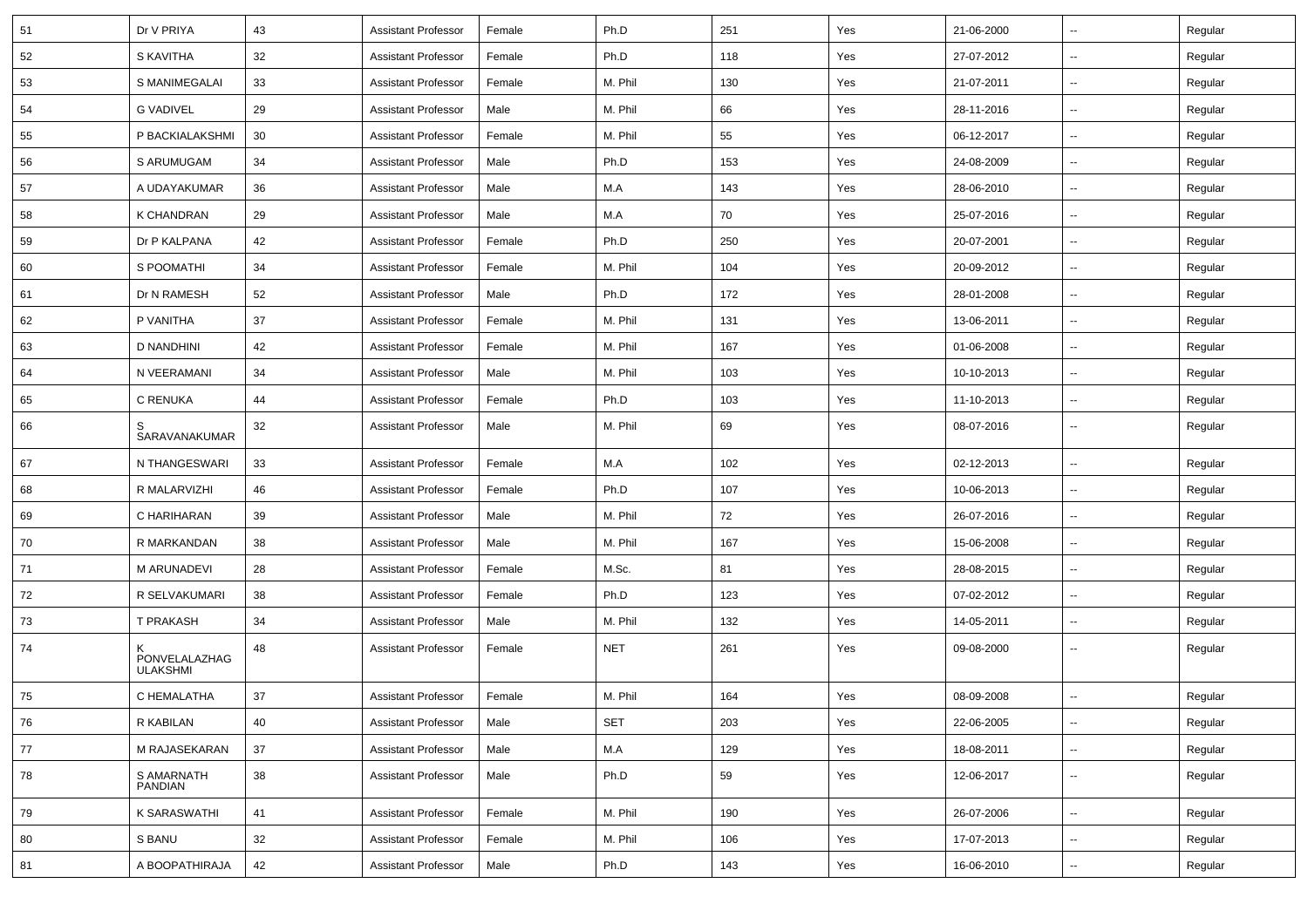| 82  | A CHRISTO<br><b>MERLIN</b>         | 27 | <b>Assistant Professor</b> | Female | M. Phil                    | 59     | Yes | 13-07-2017 | $\overline{\phantom{a}}$ | Regular |
|-----|------------------------------------|----|----------------------------|--------|----------------------------|--------|-----|------------|--------------------------|---------|
| 83  | V MARIMUTHU                        | 55 | <b>Assistant Professor</b> | Male   | M. Phil                    | 55     | Yes | 06-12-2017 | $\sim$                   | Regular |
| 84  | Dr K DEEPA                         | 36 | <b>Assistant Professor</b> | Female | Ph.D                       | 167    | Yes | 16-06-2008 | ⊷.                       | Regular |
| 85  | S VIJAYASHREE                      | 33 | <b>Assistant Professor</b> | Female | M. Phil                    | 70     | Yes | 08-07-2016 | ⊷.                       | Regular |
| 86  | <b>MEENASHISUNDA</b><br><b>RAM</b> | 45 | <b>Assistant Professor</b> | Male   | Ph.D                       | 155    | Yes | 15-06-2009 | --                       | Regular |
| 87  | N<br>NARENDRAKUMAR                 | 44 | <b>Assistant Professor</b> | Male   | M.Sc.(Hotel<br>Management) | 222    | Yes | 15-07-2005 | ⊷.                       | Regular |
| 88  | S MANIKANDAN                       | 34 | <b>Assistant Professor</b> | Male   | Ph.D                       | 95     | Yes | 23-06-2014 | $\mathbf{u}$             | Regular |
| 89  | A SASIKALADEVI                     | 42 | <b>Assistant Professor</b> | Female | <b>SLET</b>                | 82     | Yes | 13-07-2015 | $\overline{\phantom{a}}$ | Regular |
| 90  | J DEVITHA                          | 34 | <b>Assistant Professor</b> | Female | Ph.D                       | 60     | Yes | 15-06-2017 | --                       | Regular |
| 91  | Dr D JAYACHITRA                    | 44 | <b>Assistant Professor</b> | Female | Ph.D                       | 261    | Yes | 09-08-2000 | $\sim$                   | Regular |
| 92  | N SUDHA                            | 34 | <b>Assistant Professor</b> | Female | M. Phil                    | 136    | Yes | 02-01-2011 | $\sim$                   | Regular |
| 93  | P RAMESH                           | 35 | <b>Assistant Professor</b> | Male   | M. Phil                    | 155    | Yes | 17-06-2009 | ⊷.                       | Regular |
| 94  | P VINODHINI                        | 30 | <b>Assistant Professor</b> | Female | M. Phil                    | 68     | Yes | 01-09-2016 | $\sim$                   | Regular |
| 95  | BAKKIYALAKSHMI                     | 38 | <b>Assistant Professor</b> | Female | M. Phil                    | 167    | Yes | 02-06-2008 | ⊷.                       | Regular |
| 96  | <b>K SELVAM</b>                    | 37 | <b>Assistant Professor</b> | Male   | M. Phil                    | 131    | Yes | 16-06-2011 | -−                       | Regular |
| 97  | C YOGARAJ                          | 36 | <b>Assistant Professor</b> | Male   | M.Sc.                      | 139    | Yes | 24-10-2010 | н.                       | Regular |
| 98  | R SANMUGAPRIYA                     | 39 | <b>Assistant Professor</b> | Female | M. Phil                    | 213    | Yes | 20-08-2004 | $\overline{\phantom{a}}$ | Regular |
| 99  | S ALPHONSA                         | 62 | <b>Assistant Professor</b> | Female | M. Phil                    | 293    | Yes | 15-12-1997 | ⊷.                       | Regular |
| 100 | SACHITHANANTHA                     | 39 | <b>Assistant Professor</b> | Male   | <b>DHMCT</b>               | 222    | Yes | 15-07-2005 | н.                       | Regular |
| 101 | M DEIVAMANI                        | 35 | <b>Assistant Professor</b> | Male   | M. Phil                    | 95     | Yes | 23-06-2014 | ⊷.                       | Regular |
| 102 | <b>S MURALI</b>                    | 35 | <b>Assistant Professor</b> | Male   | Ph.D                       | 81     | Yes | 10-08-2015 | ⊷.                       | Regular |
| 103 | R SELVAKUMAR                       | 59 | Associate Professor        | Male   | <b>SLET</b>                | 264    | Yes | 09-08-2000 | --                       | Regular |
| 104 | Dr R MAHENDRAN                     | 36 | <b>Assistant Professor</b> | Male   | Ph.D                       | 139    | Yes | 02-10-2010 | $\overline{\phantom{a}}$ | Regular |
| 105 | M KIRUTHIDADEVI                    | 29 | Assistant Professor        | Female | M. Phil                    | $77\,$ | Yes | 23-12-2015 | --                       | Regular |
| 106 | P JOHNRAJ                          | 36 | <b>Assistant Professor</b> | Male   | M. Phil                    | 166    | Yes | 04-07-2008 | ш.                       | Regular |
| 107 | A JANNATHUL<br><b>FIRTHOSE</b>     | 42 | <b>Assistant Professor</b> | Female | M. Phil                    | 225    | Yes | 01-10-2003 | Щ,                       | Regular |
| 108 | V SURESH                           | 45 | <b>Assistant Professor</b> | Male   | M.Sc.(Hotel<br>Management) | 200    | Yes | 07-09-2006 | $\sim$                   | Regular |
| 109 | <b>BHUVANESWARI</b>                | 29 | <b>Assistant Professor</b> | Female | M. Phil                    | 81     | Yes | 17-08-2015 | $\overline{\phantom{a}}$ | Regular |
| 110 | P ANUSUYA                          | 36 | <b>Assistant Professor</b> | Female | Ph.D                       | 70     | Yes | 13-07-2016 | $\overline{\phantom{a}}$ | Regular |
| 111 | S MURUGAN                          | 59 | Associate Professor        | Male   | Ph.D                       | 414    | Yes | 02-12-1988 | н,                       | Regular |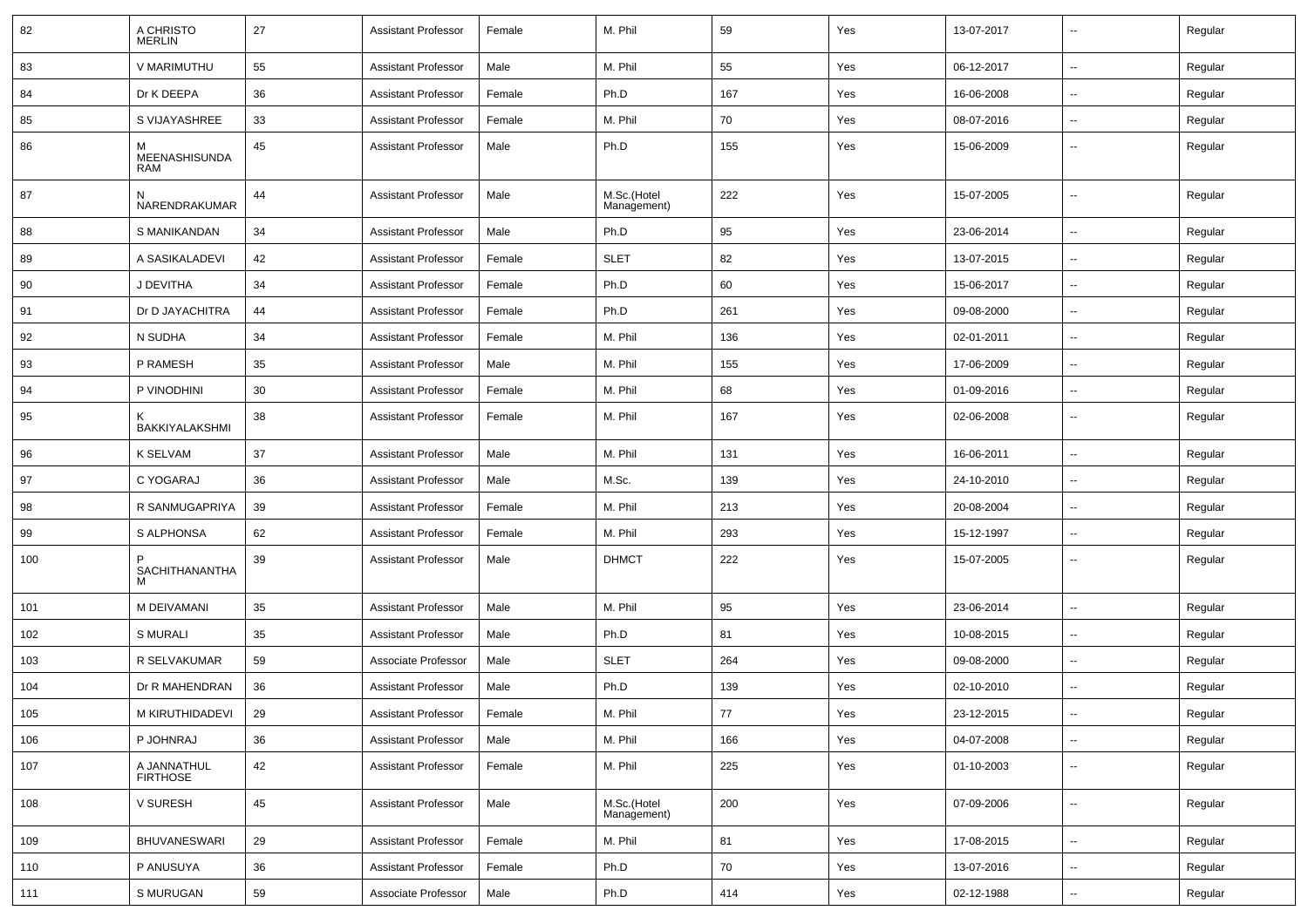| 112 | E SIVA                          | 33 | <b>Assistant Professor</b> | Male   | M. Phil     | 81  | Yes | 17-08-2015 | $\sim$                   | Regular |
|-----|---------------------------------|----|----------------------------|--------|-------------|-----|-----|------------|--------------------------|---------|
| 113 | Dr G REVATHI                    | 34 | <b>Assistant Professor</b> | Female | Ph.D        | 69  | Yes | 08-08-2016 | н.                       | Regular |
| 114 | A SARITHA                       | 29 | <b>Assistant Professor</b> | Female | M. Phil     | 70  | Yes | 25-07-2016 | $\overline{\phantom{a}}$ | Regular |
| 115 | K SORNAMBIGA                    | 35 | <b>Assistant Professor</b> | Female | Ph.D        | 71  | Yes | 17-08-2017 | $\overline{\phantom{a}}$ | Regular |
| 116 | K SRIDEVI                       | 44 | <b>Assistant Professor</b> | Female | Ph.D        | 251 | Yes | 21-06-2001 | $\overline{\phantom{a}}$ | Regular |
| 117 | <b>M NIRMALA</b>                | 35 | <b>Assistant Professor</b> | Female | <b>SET</b>  | 131 | Yes | 21-08-2011 | $\overline{\phantom{a}}$ | Regular |
| 118 | <b>T KUMARAVEL</b>              | 41 | <b>Assistant Professor</b> | Male   | M. Phil     | 149 | Yes | 11-12-2009 | $\sim$                   | Regular |
| 119 | P MANIMEGALA                    | 28 | <b>Assistant Professor</b> | Female | M. Phil     | 66  | Yes | 24-11-2016 | ⊷.                       | Regular |
| 120 | T ANTONY CRUZ                   | 45 | <b>Assistant Professor</b> | Male   | M. Phil     | 119 | Yes | 27-06-2012 | $\overline{\phantom{a}}$ | Regular |
| 121 | C PRABHAKARAN                   | 39 | <b>Assistant Professor</b> | Male   | Ph.D        | 155 | Yes | 17-06-2009 | $\overline{\phantom{a}}$ | Regular |
| 122 | S RAMESH BABU                   | 40 | <b>Assistant Professor</b> | Male   | M. Phil     | 55  | Yes | 06-12-2017 | $\overline{\phantom{a}}$ | Regular |
| 123 | P VELMURUGAN                    | 31 | <b>Assistant Professor</b> | Male   | <b>SET</b>  | 107 | Yes | 12-06-2013 | $\sim$                   | Regular |
| 124 | N DEEPIKA                       | 30 | <b>Assistant Professor</b> | Female | M. Phil     | 70  | Yes | 04-07-2016 | $\sim$                   | Regular |
| 125 | A KASTHURI                      | 38 | <b>Assistant Professor</b> | Female | Ph.D        | 155 | Yes | 15-06-2009 | ⊷.                       | Regular |
| 126 | P JAYASREE                      | 46 | <b>Assistant Professor</b> | Female | M. Phil     | 107 | Yes | 03-06-2013 | $\overline{\phantom{a}}$ | Regular |
| 127 | <b>ISABELLA</b>                 | 36 | <b>Assistant Professor</b> | Female | M. Phil     | 177 | Yes | 13-08-2007 | $\overline{\phantom{a}}$ | Regular |
| 128 | S SUMATHIRA                     | 32 | <b>Assistant Professor</b> | Female | M. Phil     | 106 | Yes | 17-07-2013 | $\overline{\phantom{a}}$ | Regular |
| 129 | VEERAPANDIYAN                   | 38 | <b>Assistant Professor</b> | Male   | <b>SLET</b> | 70  | Yes | 05-07-2016 | $\overline{\phantom{a}}$ | Regular |
| 130 | R SUDHA                         | 37 | <b>Assistant Professor</b> | Female | Ph.D        | 130 | Yes | 25-07-2011 | $\overline{\phantom{a}}$ | Regular |
| 131 | <b>B CHOLAN</b>                 | 37 | <b>Assistant Professor</b> | Male   | <b>NET</b>  | 119 | Yes | 25-06-2012 | $\sim$                   | Regular |
| 132 | C SAHAYA<br><b>AROCKIA DOSS</b> | 31 | <b>Assistant Professor</b> | Male   | M. Phil     | 59  | Yes | 05-07-2017 | н.                       | Regular |
| 133 | M UMA                           | 32 | <b>Assistant Professor</b> | Female | M. Phil     | 55  | Yes | 06-12-2017 | ⊷.                       | Regular |
| 134 | P MERCY GLOPY                   | 42 | <b>Assistant Professor</b> | Female | Ph.D        | 48  | Yes | 11-06-2018 | ⊷.                       | Regular |
| 135 | M PUNITHAVATHI                  | 30 | <b>Assistant Professor</b> | Female | <b>NET</b>  | 48  | Yes | 13-06-2018 |                          | Regular |
| 136 | P MYTHILI                       | 35 | <b>Assistant Professor</b> | Female | M. Phil     | 46  | Yes | 20-08-2018 | $\overline{\phantom{a}}$ | Regular |
| 137 | P MOOGAMBIGAI                   | 37 | Assistant Professor        | Female | M.Sc.       | 204 | Yes | 01-09-2009 |                          | Regular |
| 138 | S MALA                          | 45 | <b>Assistant Professor</b> | Female | Ph.D        | 260 | Yes | 19-07-2018 | $\sim$                   | Regular |
| 139 | M SANGEETHA                     | 27 | <b>Assistant Professor</b> | Female | M. Phil     | 60  | Yes | 23-06-2017 | $\sim$                   | Regular |
| 140 | P BAVITHRA                      | 26 | <b>Assistant Professor</b> | Female | M. Phil     | 42  | Yes | 19-11-2018 | $\sim$                   | Regular |
| 141 | S<br>MUTHAMIZHVASA<br>N         | 30 | <b>Assistant Professor</b> | Female | M. Phil     | 43  | Yes | 19-11-2018 | н.                       | Regular |
| 142 | P SIVABAKIYAM                   | 37 | <b>Assistant Professor</b> | Female | M. Phil     | 48  | Yes | 03-07-2018 | $\overline{\phantom{a}}$ | Regular |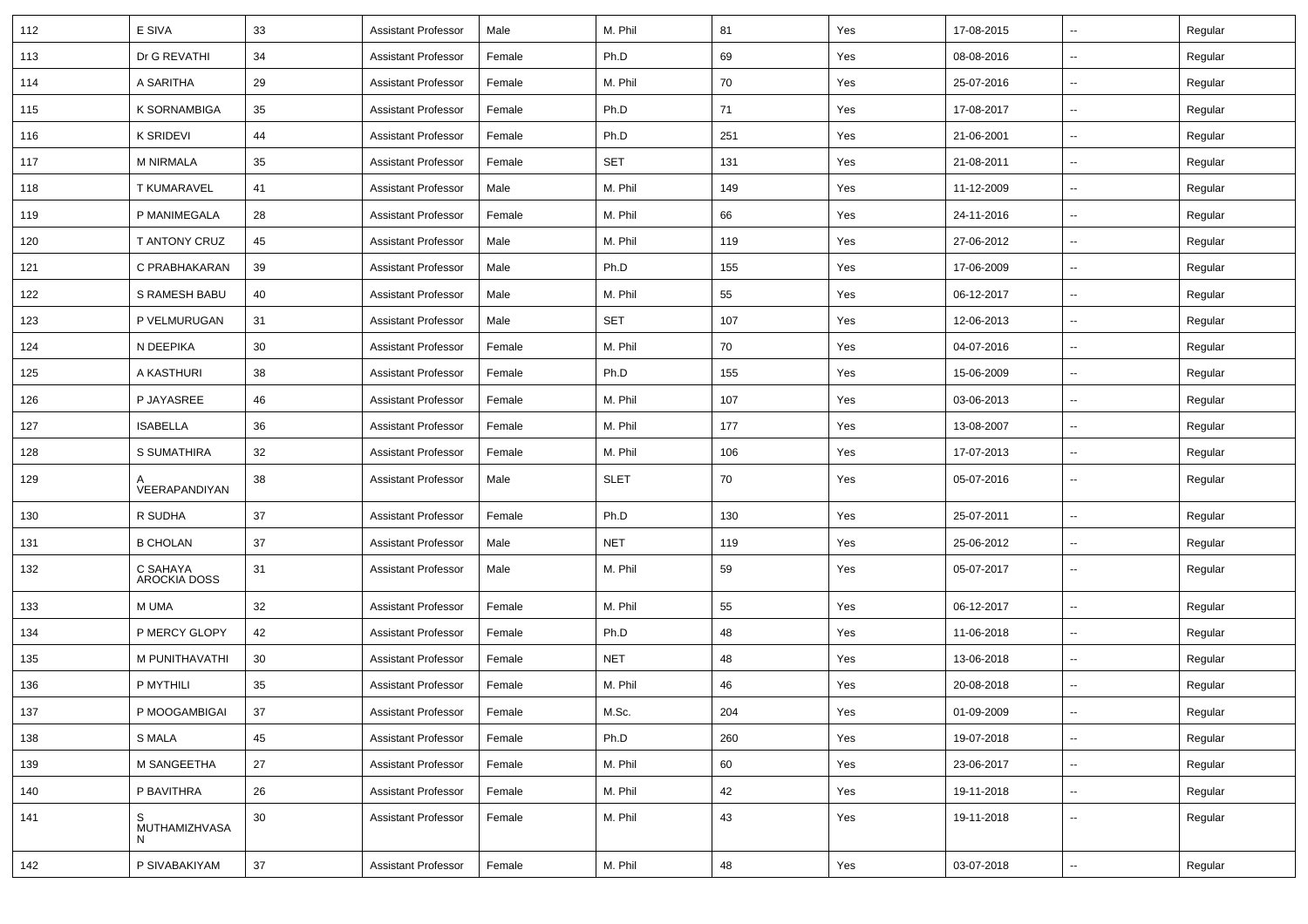| 143 | A XAVIER<br><b>FERNANDES</b>      | 34 | <b>Assistant Professor</b> | Male   | Ph.D       | 48  | Yes | 13-06-2018 |                          | Regular |
|-----|-----------------------------------|----|----------------------------|--------|------------|-----|-----|------------|--------------------------|---------|
| 144 | <b>G VELMURUGAN</b>               | 34 | <b>Assistant Professor</b> | Male   | Ph.D       | 48  | Yes | 13-06-2018 | н.                       | Regular |
| 145 | <b>B BUVISHMI</b>                 | 31 | <b>Assistant Professor</b> | Female | M. Phil    | 58  | Yes | 28-11-2016 | $\overline{\phantom{a}}$ | Regular |
| 146 | Dr R PASUPATHI                    | 35 | <b>Assistant Professor</b> | Male   | Ph.D       | 46  | Yes | 06-08-2018 | $\overline{\phantom{a}}$ | Regular |
| 147 | K HEMALATHA                       | 40 | <b>Assistant Professor</b> | Female | M. Phil    | 44  | Yes | 22-11-2018 | $\overline{\phantom{a}}$ | Regular |
| 148 | М<br>VIJAIPRABAKARAN              | 29 | <b>Assistant Professor</b> | Male   | M. Phil    | 60  | Yes | 14-06-2017 | ⊷.                       | Regular |
| 149 | S KAVITHA                         | 28 | <b>Assistant Professor</b> | Female | M. Phil    | 54  | Yes | 19-12-2017 | Ξ.                       | Regular |
| 150 | R GEETHA                          | 46 | <b>Assistant Professor</b> | Female | M. Phil    | 46  | Yes | 13-08-2018 | н.                       | Regular |
| 151 | S MANIMEKALAI                     | 42 | <b>Assistant Professor</b> | Female | Ph.D       | 31  | Yes | 12-06-2019 | ⊷.                       | Regular |
| 152 | <b>B RAMESH</b>                   | 35 | <b>Assistant Professor</b> | Male   | Ph.D       | 31  | Yes | 12-06-2019 | ⊷.                       | Regular |
| 153 | M SWATHI                          | 26 | <b>Assistant Professor</b> | Female | <b>MCA</b> | 36  | Yes | 15-06-2018 | $\overline{\phantom{a}}$ | Regular |
| 154 | S<br>MURUGANANTHA<br>M            | 31 | <b>Assistant Professor</b> | Male   | M. Phil    | 44  | Yes | 21-06-2019 | --                       | Regular |
| 155 | <b>K PARIMALA</b>                 | 45 | <b>Assistant Professor</b> | Female | Ph.D       | 39  | Yes | 02-12-2019 | $\overline{\phantom{a}}$ | Regular |
| 156 | <b>K K ILAVENIL</b>               | 40 | <b>Assistant Professor</b> | Female | Ph.D       | 144 | Yes | 18-11-2019 | $\overline{\phantom{a}}$ | Regular |
| 157 | P MANOGAR                         | 31 | <b>Assistant Professor</b> | Male   | M. Phil    | 58  | Yes | 12-06-2019 | н.                       | Regular |
| 158 | JE<br><b>MORVINYABESH</b>         | 32 | <b>Assistant Professor</b> | Female | Ph.D       | 70  | Yes | 24-06-2019 | ⊷.                       | Regular |
| 159 | R NATARAJAN                       | 46 | <b>Assistant Professor</b> | Male   | Ph.D       | 168 | Yes | 12-06-2019 | $\sim$                   | Regular |
| 160 | V PERUMAL                         | 36 | <b>Assistant Professor</b> | Male   | <b>NET</b> | 89  | Yes | 20-06-2019 | --                       | Regular |
| 161 | R MATHIVANAN                      | 58 | Associate Dean             | Male   | Ph.D       | 280 | Yes | 19-08-2019 | ⊷.                       | Regular |
| 162 | Dr P SEERALAN                     | 46 | <b>Assistant Professor</b> | Male   | Ph.D       | 159 | Yes | 12-06-2019 | --                       | Regular |
| 163 | Dr C SOUNDAR<br>RAJAN             | 35 | <b>Assistant Professor</b> | Male   | Ph.D       | 144 | Yes | 12-06-2019 | --                       | Regular |
| 164 | R SATHIYA                         | 35 | <b>Assistant Professor</b> | Male   | M. Phil    | 86  | Yes | 02-12-2019 | -−                       | Regular |
| 165 | R KANNAN                          | 29 | <b>Assistant Professor</b> | Male   | M. Phil    | 66  | Yes | 26-08-2019 | $\sim$                   | Regular |
| 166 | P VIDHYA                          | 36 | <b>Assistant Professor</b> | Female | M.A        | 62  | Yes | 20-08-2019 | $\overline{\phantom{a}}$ | Regular |
| 167 | S MANIKANDAN                      | 36 | <b>Assistant Professor</b> | Male   | Ph.D       | 96  | Yes | 12-06-2019 | $\overline{\phantom{a}}$ | Regular |
| 168 | G CHRISTY JESSY<br><b>NIRMALA</b> | 48 | <b>Assistant Professor</b> | Female | Ph.D       | 210 | Yes | 12-06-2019 | $\overline{\phantom{a}}$ | Regular |
| 169 | V MANIKANDAN                      | 35 | <b>Assistant Professor</b> | Male   | Ph.D       | 120 | Yes | 12-06-2019 | $\sim$                   | Regular |
| 170 | M RAJAKUMAR                       | 40 | <b>Assistant Professor</b> | Male   | Ph.D       | 149 | Yes | 12-06-2016 | $\overline{\phantom{a}}$ | Regular |
| 171 | M SELVARAJ                        | 31 | <b>Assistant Professor</b> | Male   | Ph.D       | 102 | Yes | 26-08-2019 | -−                       | Regular |
| 172 | M POOVENDHAN                      | 35 | <b>Assistant Professor</b> | Male   | Ph.D       | 84  | Yes | 21-08-2019 | $\sim$                   | Regular |